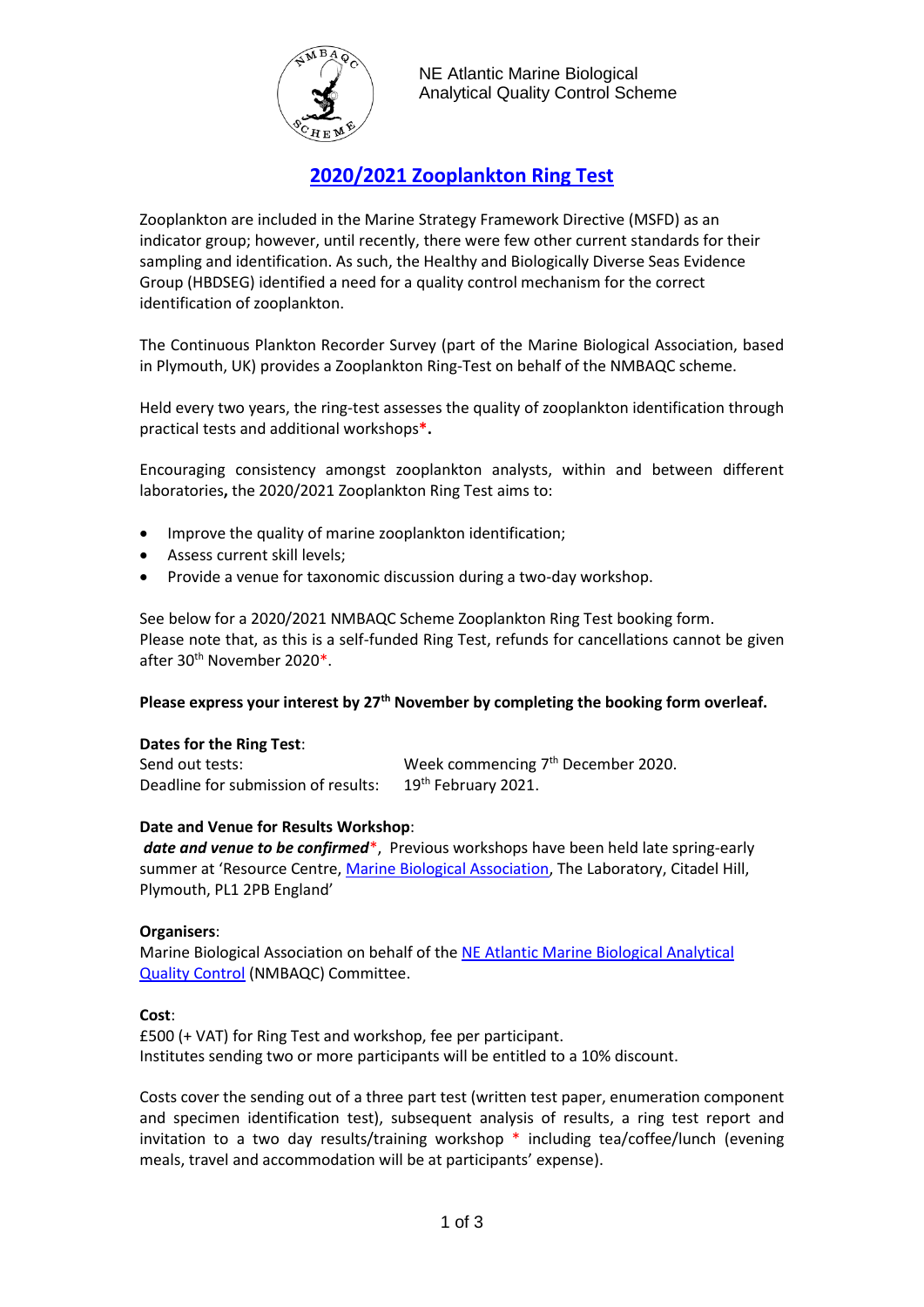### **Conditions**:

Invoices will be sent upon receipt of a booking form.

Workshop participants will have access to basic microscopes and other equipment (forceps, dishes, ethanol, etc.) but may wish to bring their own equipment (equipment requirements must be stated on the booking form).

\*Due to the potential ongoing COVID-19 pandemic, the running of the ring test scheme may be impacted.

Revisions to the timetable (including cancellation) and changes to the normal programme, such as running a face-to-face workshop, may be necessary. An online workshop will be offered in replacement of a face-to-face workshop.

Any changes in relation to this will be communicated as soon as possible. In the event of cancellation of the ring test, a refund of the participation fee will be provided.

Any participants who are subsequently forced to withdraw from the ring-test because of COVID-19 will be entitled to a refund.

If a participant withdraws from the scheme for this (or any other reason) without completing any of the tests, they will not be able to claim NMBAQC participation.